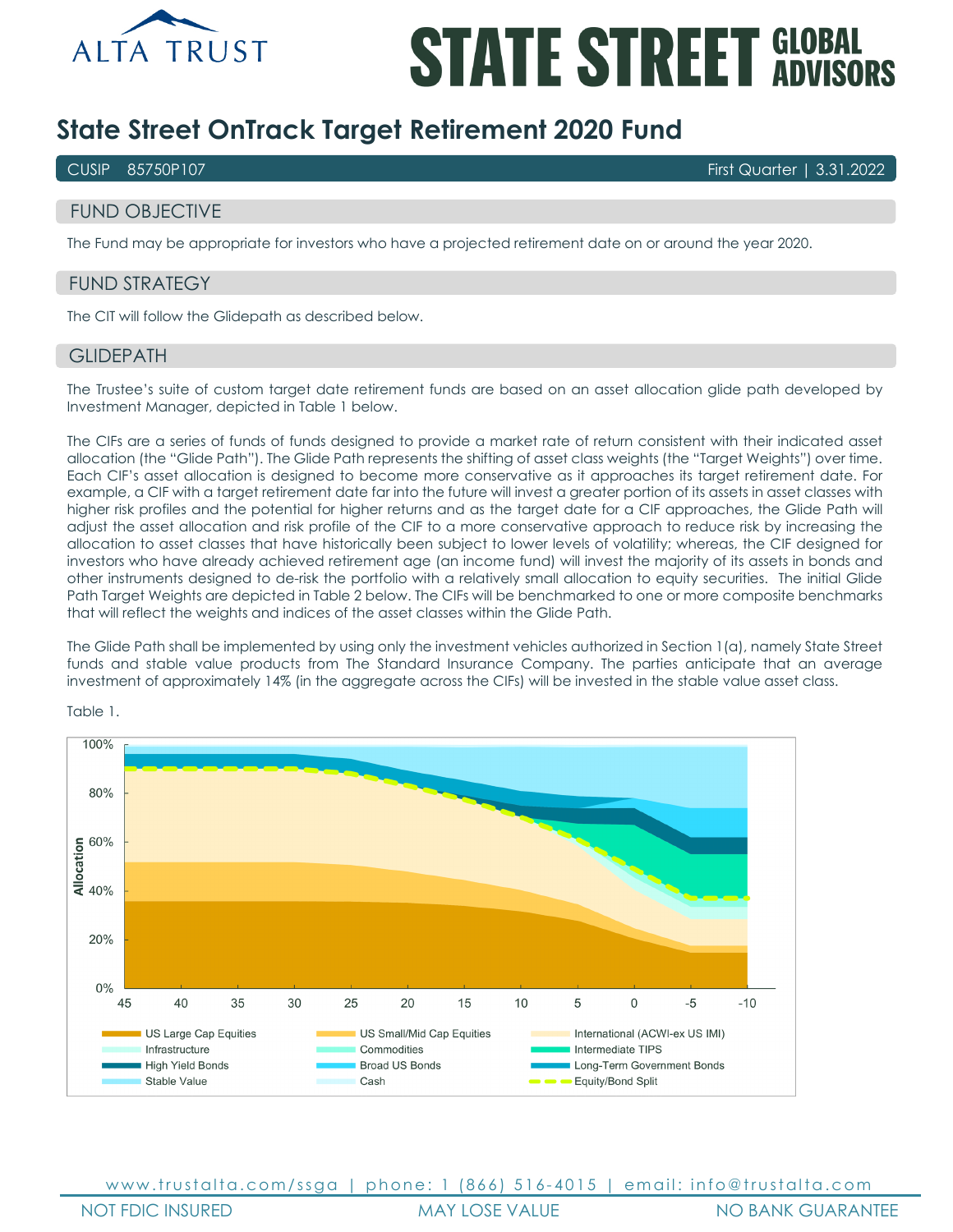## State Street OnTrack Target Retirement 2020 Fund First Quarter | 3.31.2022

## FUND PERFORMANCE NUMBERS INCEPTION DATE 03.01.2022

| Fund                                                 | Year To<br>Date | Month    | Month | Year | Year | Year | 10<br>Year | <b>Since</b><br>Inception |
|------------------------------------------------------|-----------------|----------|-------|------|------|------|------------|---------------------------|
| State Street OnTrack Target<br>Retirement 2020 Fund* | n/a             | n/a      | n/a   | n/a  | n/a  | n/a  | n/a        | .90%                      |
| <b>S&amp;P 500 TR USD</b>                            | n/a             | $3.71\%$ | n/a   | n/a  | n/a  | n/a  | n/a        | 5.34%                     |

\*Performance is shown net-of-fees

## STRATEGY PERFORMANCE

| Fund                      | Month    | Month      | Year  | Year  | Total <sup>1</sup> |
|---------------------------|----------|------------|-------|-------|--------------------|
| TDF 2020 Strategy         | J.86%    | (.73%)     | 5.82% | 8.65% | 7.35%              |
| <b>S&amp;P 500 TR USD</b> | $3.71\%$ | $(4.60\%)$ | 5.65% | 8.92% | 6.49%              |

#### 1Performance since April 1, 2018

Prior to the inception date of the State Street OnTrack Target Retirement 2020 Fund (CIT), the investment manager maintained an investment strategy which is used in the CIT. The CIT and the strategy performance represent separate products that employ the same strategy. The strategy performance is primarily shown to give potential investors additional information on how the strategy employed by the CIT has performed over a longer time horizon. The strategy performance and the CIT performance may differ materially due to fees, participant and portfolio transactions and other factors. The strategy performance does not necessarily represent what investor returns would have been in the CIT.

## PERFORMANCE CHART

## PORTFOLIO SECTORS



www.trustalta.com/ssga | phone: 1 (303) 996-3781 | email: info@trustalta.com

NOT FDIC INSURED MAY LOSE VALUE NO BANK GUARANTEE